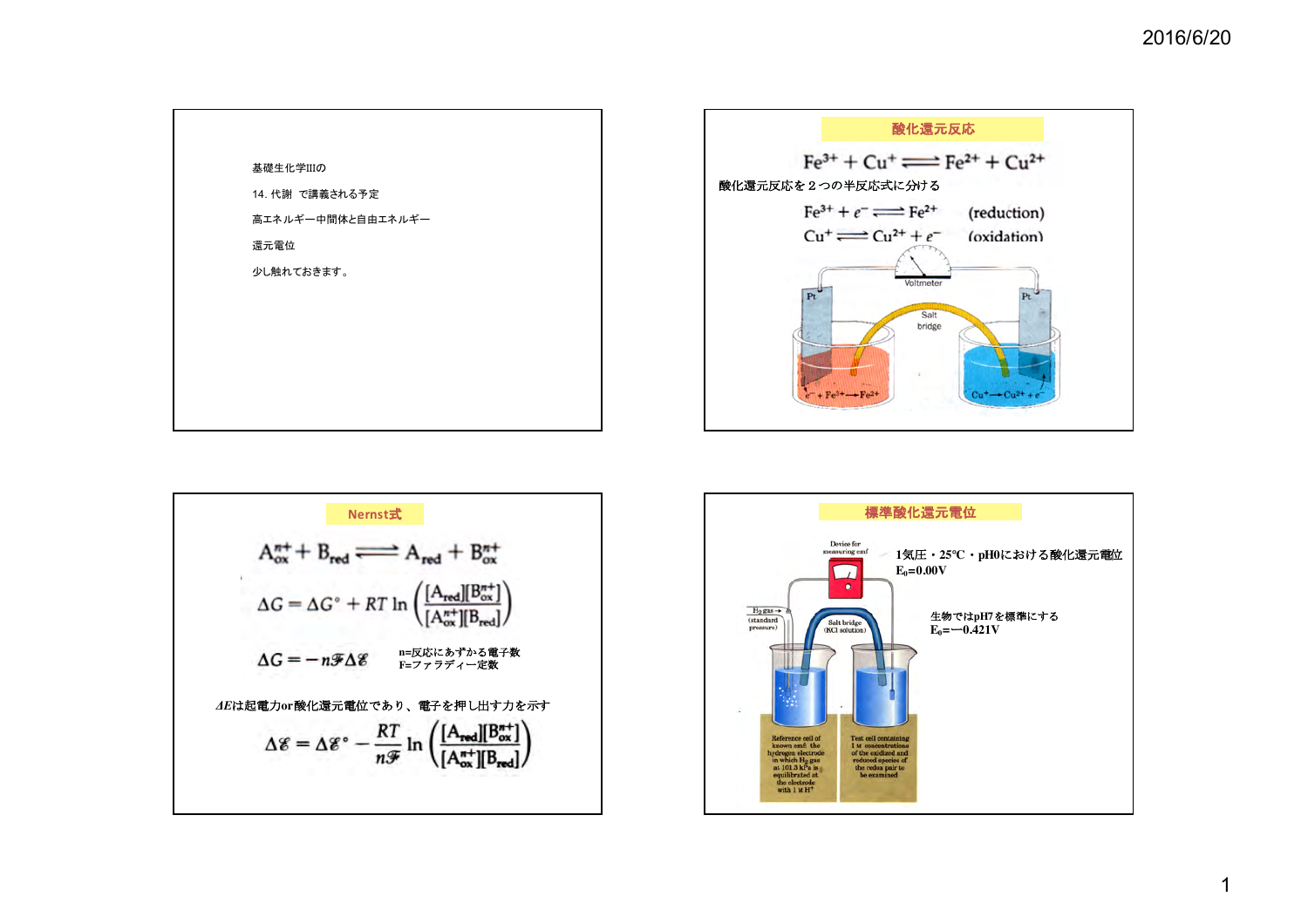|           | Standard Reduction Potentials of Some Biochemically Important<br><b>Half-Reactions</b>                                                                                                       |          |
|-----------|----------------------------------------------------------------------------------------------------------------------------------------------------------------------------------------------|----------|
| 酸素は最強の酸化剤 | <b>Half-Reaction</b>                                                                                                                                                                         | 6''(V)   |
|           | $+0, +2H^+ + 2e^- \rightleftharpoons H_2O$                                                                                                                                                   | 0.815    |
| 水は最弱の還元剤  | $SO_1^2$ + $2H^+$ + $2e^ \Longrightarrow$ $SO_1^2$ + $H_2O$                                                                                                                                  | 0.48     |
|           | $NO_7 + 2H^+ + 2e^-$ = $NO_7 + H_2O$                                                                                                                                                         | 0.42     |
|           | Cytochrome $a_1$ (Fe <sup>3+</sup> ) + $e^-$ = cytochrome $a_3$ (Fe <sup>2+</sup> )                                                                                                          | 0.385    |
|           | $O_2(g) + 2H^+ + 2e^- \implies H_2O_2$                                                                                                                                                       | 0.295    |
|           | Cytochrome a (Fe <sup>3+</sup> ) + $\epsilon$ = cytochrome a (Fe <sup>2+</sup> )                                                                                                             | 0.29     |
|           | Cytochrome c (Fe <sup>3+</sup> ) + $e^+$ = cytochrome c (Fe <sup>3+</sup> )                                                                                                                  | 0.254    |
| 生化学で重要な   | Cytochrome c, (Fe <sup>3+</sup> ) + $e^-$ = cytochrome c, (Fe <sup>2+</sup> )                                                                                                                | 0.22     |
|           | Cytochrome b (Fe <sup>3+</sup> ) + $e^-$ = cytochrome b (Fe <sup>2+</sup> ) (mitochondrial)                                                                                                  | 0.077    |
| 標準酸化還元電位  | Ubiquinone + $2H^* + 2e^-$ = ubiquinol                                                                                                                                                       | 0.045    |
|           | Fumarate $+2H+2e^-$ = succinate                                                                                                                                                              | 0.031    |
| pH7を標準にする | $FAD + 2H^* + 2e^- \rightleftharpoons$ FADH, (in flavoproteins)                                                                                                                              | $-0.$    |
|           | Oxaloacetate + $2H^* + 2e^-$ = malate                                                                                                                                                        | $-0.166$ |
|           | Pyruvate <sup>-</sup> + $2H^+$ + $2e^-$ = lactate <sup>-</sup>                                                                                                                               | $-0.185$ |
|           | Acetaldehyde + $2H^* + 2e^-$ = ethanol                                                                                                                                                       | $-0.197$ |
|           | $FAD + 2H^+ + 2e^- \rightleftharpoons$ $FADH_2$ (free coenzyme)                                                                                                                              | $-0.219$ |
|           | $S + 2H^* + 2e^- \rightleftharpoons H.S$                                                                                                                                                     | $-0.23$  |
|           | Lipoic acid + $2H^* + 2e^-$ = dihydrolipoic acid                                                                                                                                             | $-0.29$  |
|           | $NAD^* + H^* + 2e^- \rightleftharpoons NADH$                                                                                                                                                 | $-0.315$ |
|           | $NADP^+ + H^+ + 2e^- \rightleftharpoons NADPH$                                                                                                                                               | $-0.320$ |
|           | Cystine + $2H^+$ + $2e^-$ = 2 cysteine                                                                                                                                                       | $-0.340$ |
|           | Acetoacetate <sup>-</sup> + 2H <sup>+</sup> + 2e <sup>-</sup> $\Longrightarrow$ $\beta$ -hydroxybutyrate <sup>-</sup>                                                                        | $-0.346$ |
|           | $H^* + C \rightleftharpoons H$                                                                                                                                                               | $-0.421$ |
|           | Acetate + $3H^* + 2e^-$ = acetaldehyde + $H_2O$                                                                                                                                              | $-0.581$ |
|           | Source: Mostly from Loach, P. A., in Fasman, G. D. (Ed.), Handbook of<br>Biochemistry and Molecular Biology (3rd ed.), Physical and Chemical Data, Vol. I,<br>pp. 123-130, CRC Press (1976). |          |

| $\Delta G^{\circ'} = -n \mathcal{J} \Delta E_0' = -2(96.5 \text{ kJ/V} \cdot \text{mol})(0.123 \text{ V}) = -23.7 \text{ kJ/mol}$ |
|-----------------------------------------------------------------------------------------------------------------------------------|
|                                                                                                                                   |
|                                                                                                                                   |
|                                                                                                                                   |
|                                                                                                                                   |

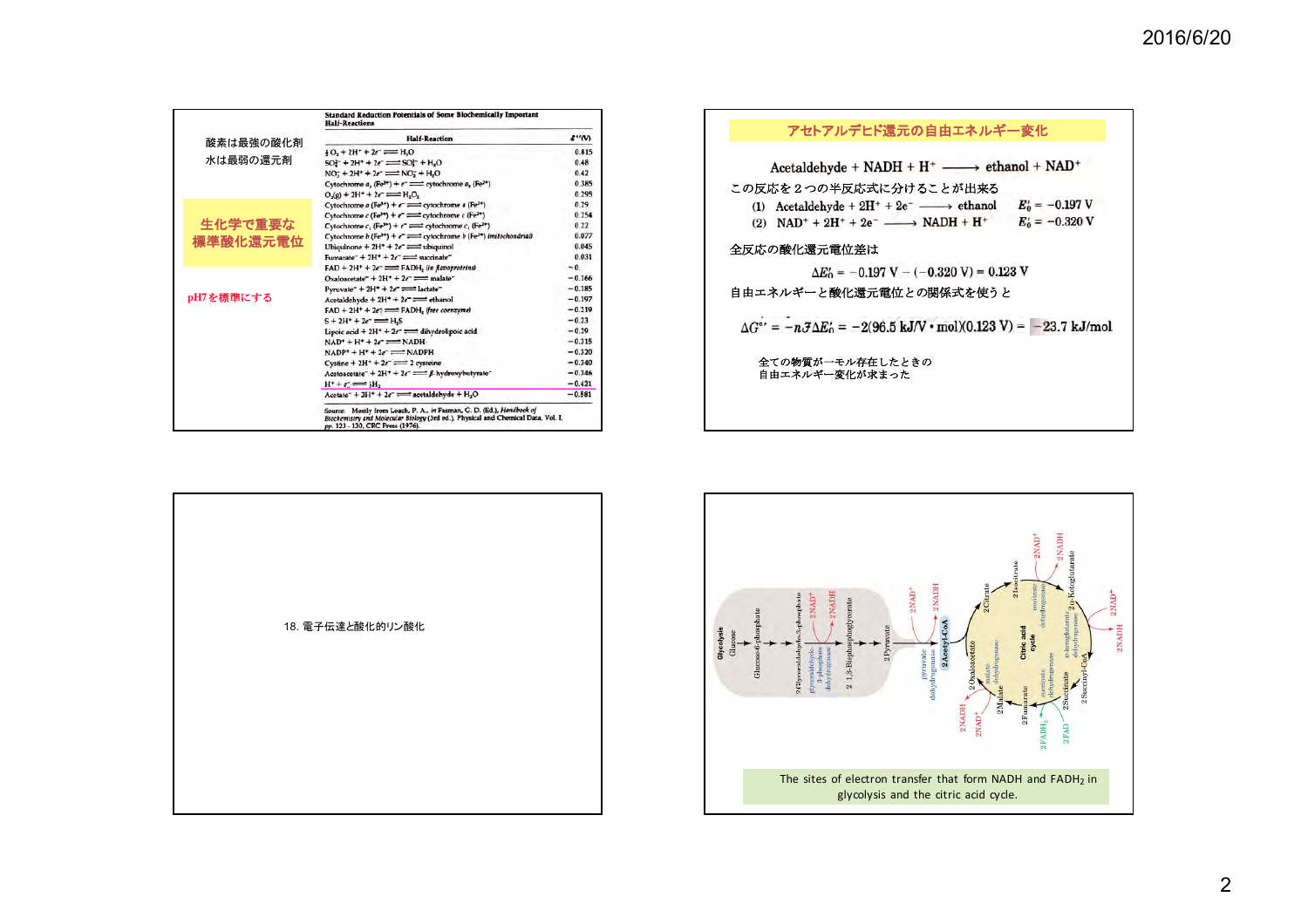





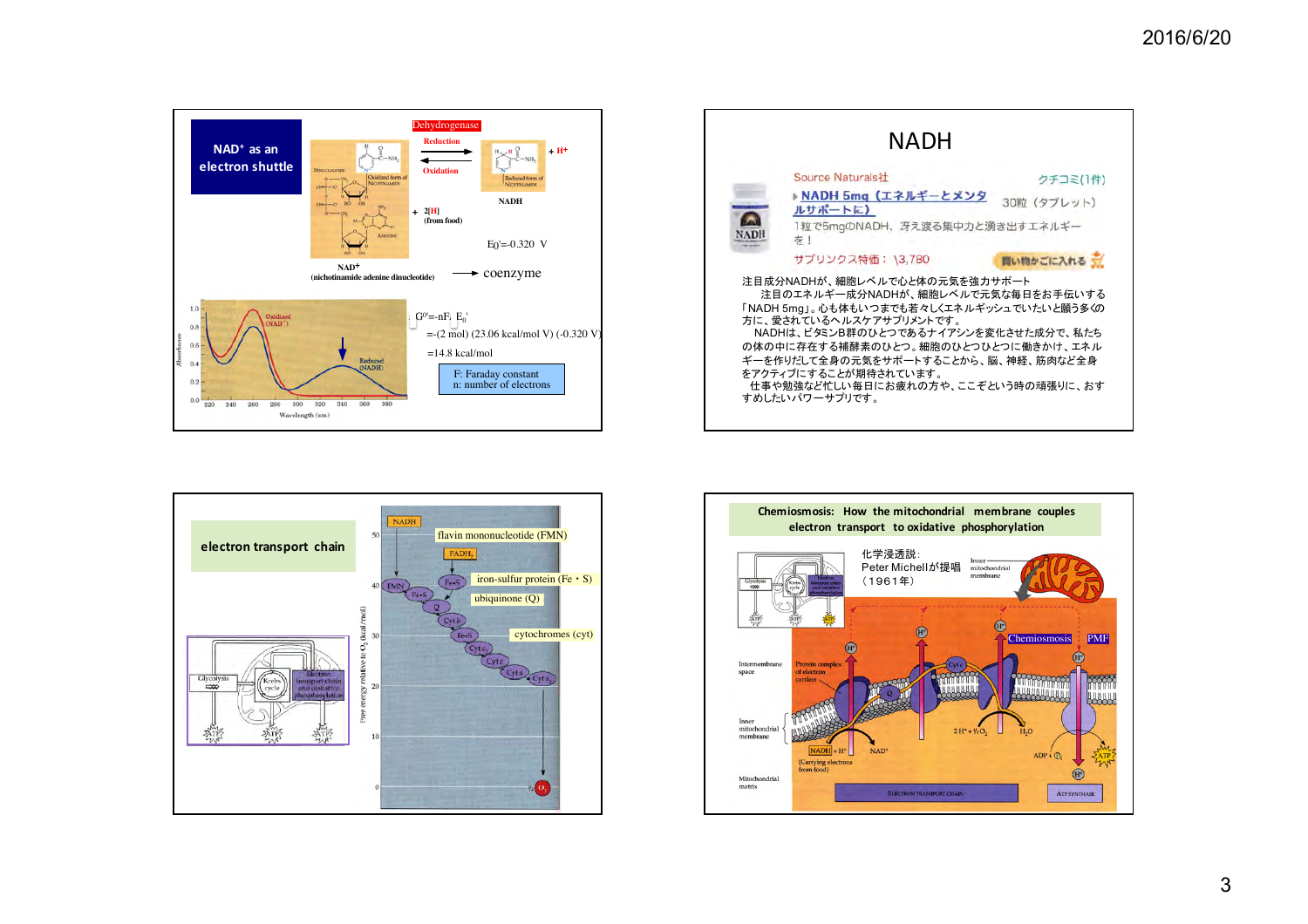





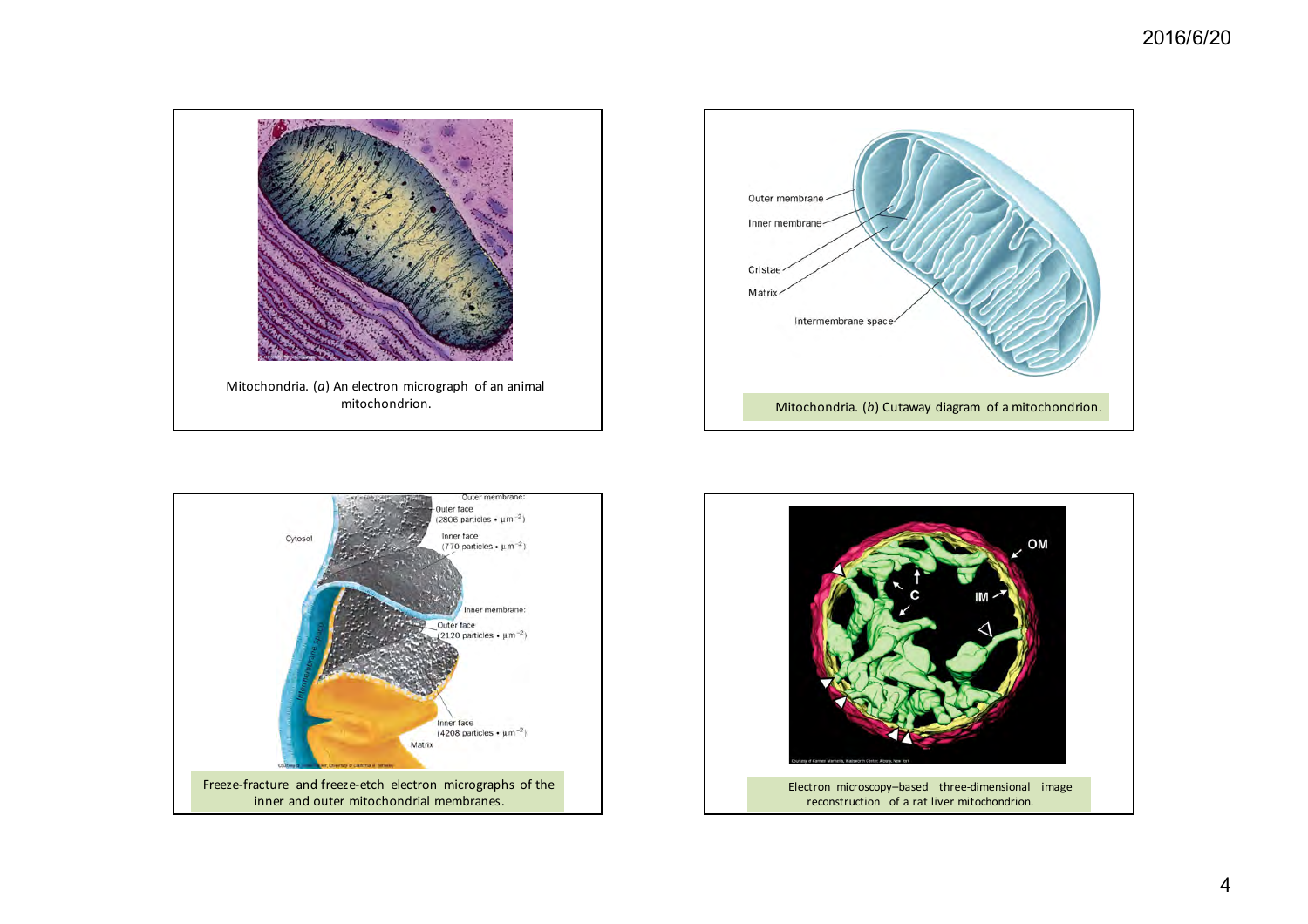





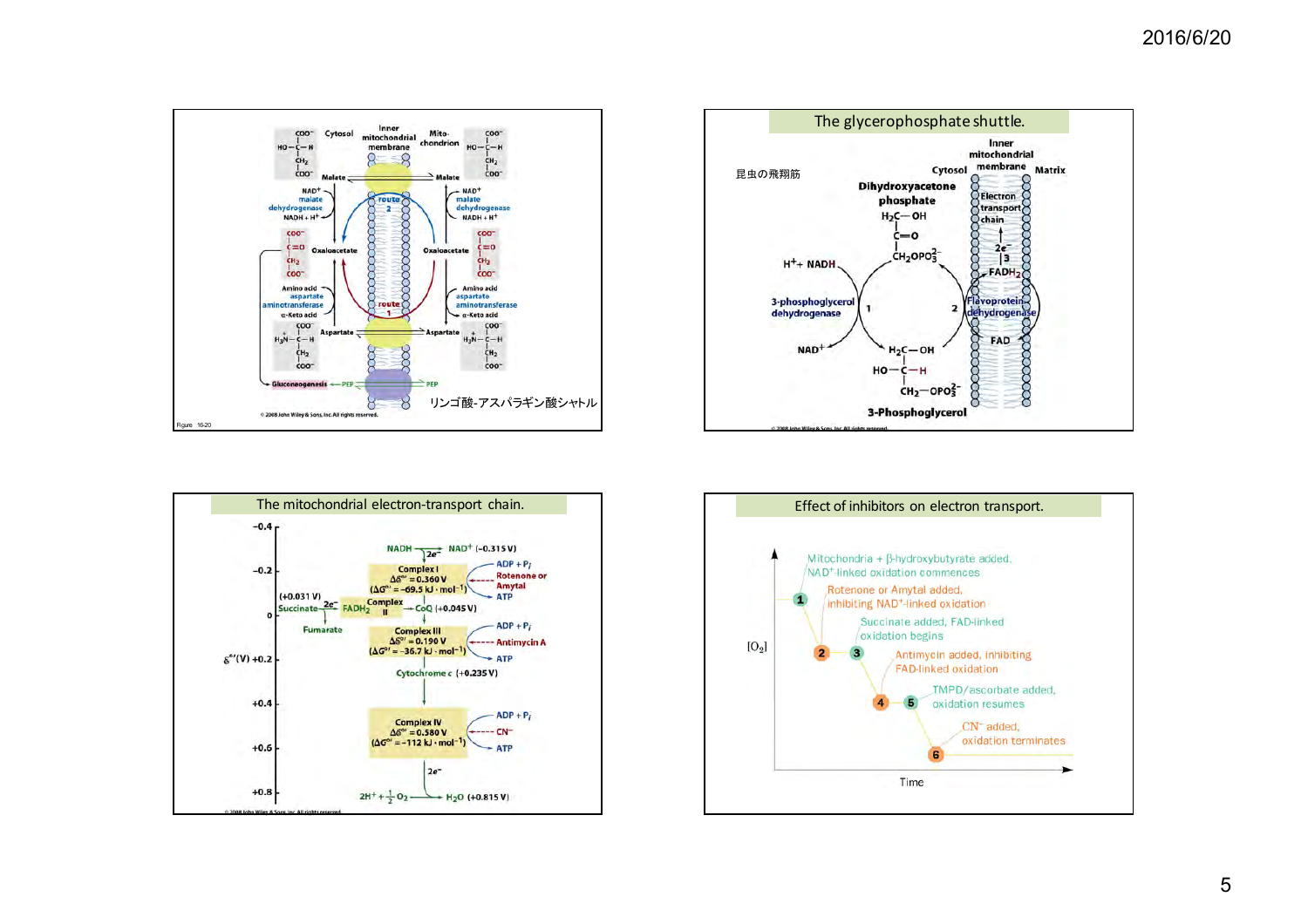





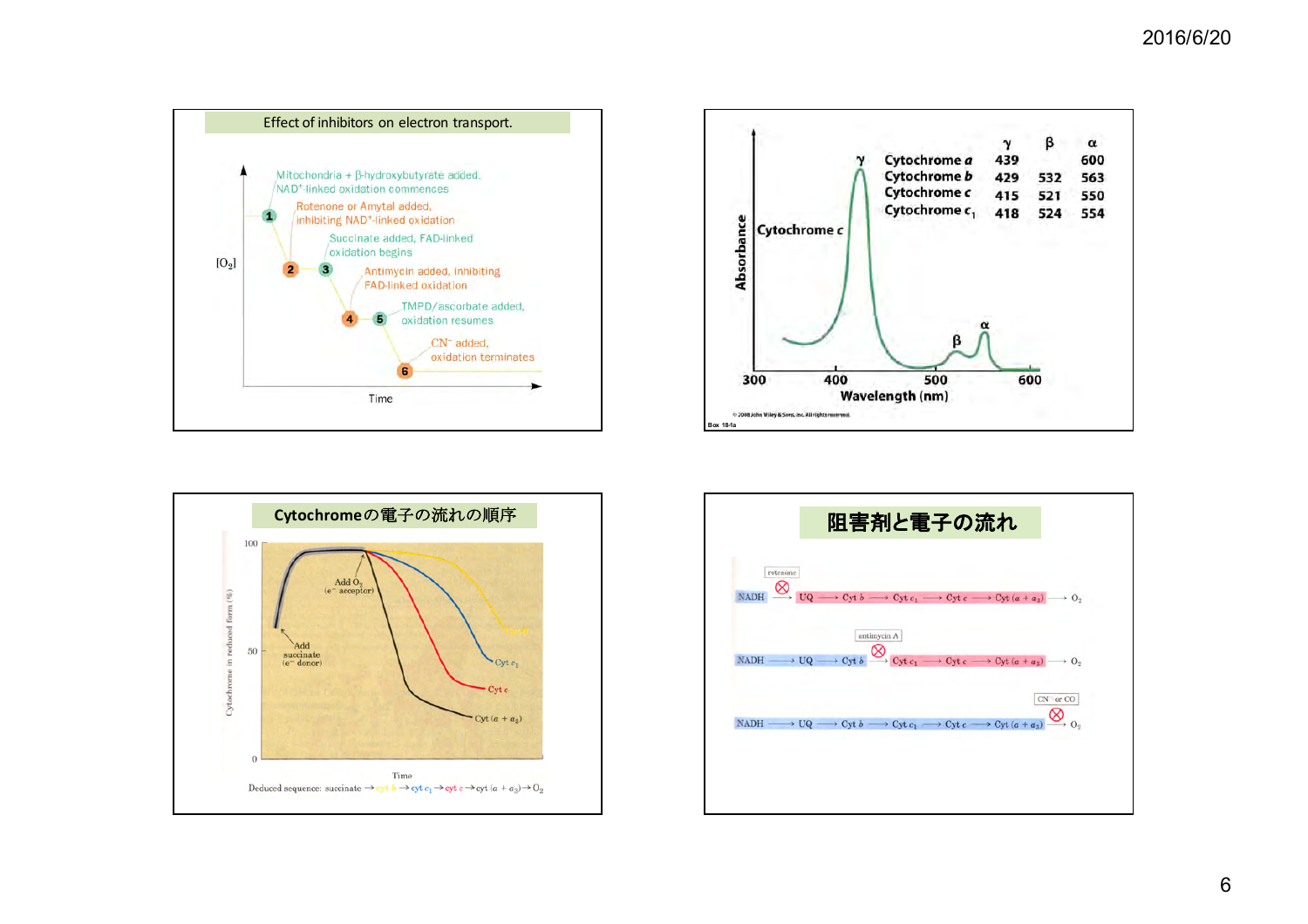